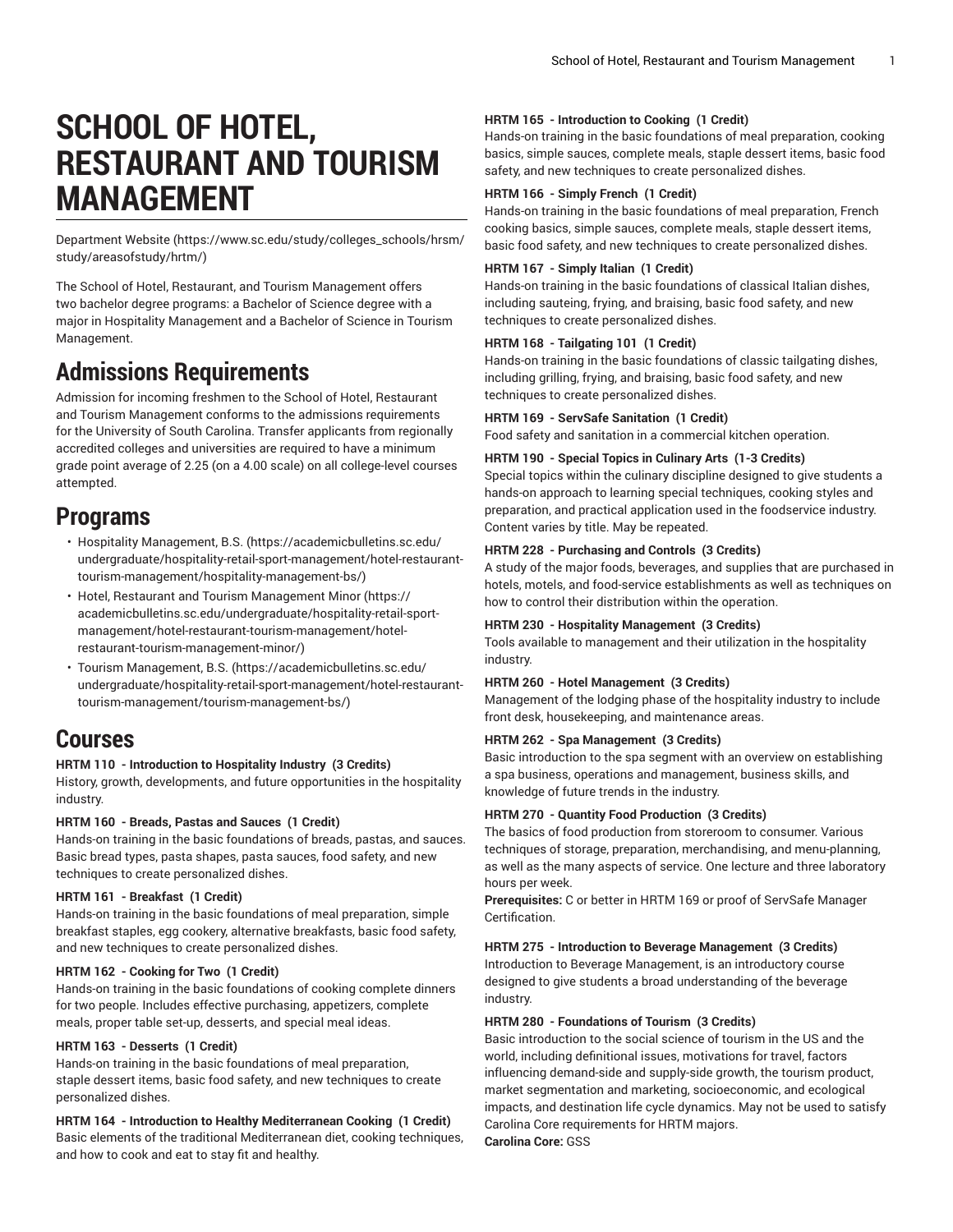## **HRTM 285 - Club Management (3 Credits)**

Unique problems and issues associated with private club management.

## **HRTM 290 - Hospitality and Tourism Practicum (3,6 Credits)**

Supervised full-time work experience in an area of the hospitality and tourism industry, selected by the student and approved by the practicum coordinator. 400 hours required for 6 credit hours, 200 hours required for 3 credit hours.

**Graduation with Leadership Distinction:** GLD: Professional and Civic Engagement Internships

**Experiential Learning:** Experiential Learning Opportunity

#### **HRTM 340 - Nutrition (3 Credits)**

The utilization of food by the body; menu planning and food production for institutions in relation to regular and modified diets.

#### **HRTM 344 - Personnel Organization and Supervision (3 Credits)**

Recruitment, selection, utilization, and development of human resources; role of supervisors in management and personnel administration. **Cross-listed course:** RETL 344

#### **HRTM 352 - Software Applications for the Hospitality Industry (3 Credits)**

Using microcomputer software in various areas of the hospitality industry.

**Prerequisites:** ITEC 264.

#### **HRTM 355 - Physical Plant Design (3 Credits)**

Design, equipment, and maintenance of hospitality facilities.

#### **HRTM 357 - Hotel and Restaurant Law (3 Credits)**

A comprehensive overview of laws and regulatory agencies governing the lodging and food services industries.

**Prerequisites:** C or better in SPTE 240.

#### **HRTM 362 - Wedding Planning and Management (3 Credits)**

Sociocultural, political, economic, religious, and legal influences on wedding planning and business strategies will be explored as background to practices relevant to successful wedding planning and consultancy for diverse clients.

#### **HRTM 364 - Conference and Meeting Planning (3 Credits)**

Planning and managing conferences and meetings in the tourism industry.

## **HRTM 370 - Restaurant Food Production Management (3 Credits)**

Management techniques and operating problems in food service operations. One lecture and five laboratory hours per week. **Prerequisites:** HRTM 270.

#### **HRTM 372 - Catering Management (3 Credits)**

Management techniques, including planning, production, and performance of off-premise catering. **Prerequisites:** HRTM 270.

#### **HRTM 375 - Wine, Beverage and Culture (3 Credits)**

This course provides a broad base of knowledge, covering all commercially relevant beverages including origins, tradition and culture.

#### **HRTM 376 - Contract Foodservice Management (3 Credits)** Issues related to the management of contract foodservice accounts.

## **HRTM 381 - Travel and Destination Management (3 Credits)**

Describes role of travel agencies, tour operators, tour guides, transportation providers, and attractions as critical sectors within the travel industry.

**Prerequisite or Corequisite:** HRTM 280.

## **HRTM 382 - Travel and Tourism Law (3 Credits)**

This course focuses on legal issues affecting the tourism industry, including international travel law, travel litigation, liability, and topics specific to travel agencies, carriers, attractions, and destinations.

## **HRTM 383 - Ecotourism (3 Credits)**

Focuses on tourism that is nature-based and entails a learning component while being managed for environmental, economic, and sociocultural sustainability.

**Prerequisite or Corequisite:** HRTM 280.

## **HRTM 384 - Cultural and Heritage Tourism (3 Credits)**

The effective presentation, development, management, and marketing of cultural and heritage tourist attractions, including battlefields, plantations, and pilgrimage sites. **Prerequisite or Corequisite:** HRTM 280.

## **HRTM 386 - Tourism Festival Planning and Management (3 Credits)**

Planning, marketing, sponsorship, budgeting, management, impacts, and evaluation of successful and sustainable special tourism festivals are discussed from both a theoretical and practical perspective. **Prerequisite or Corequisite:** HRTM 280.

#### **HRTM 387 - Cruise Ship Industry (3 Credits)**

Organization, market segmentation, marketing, design, anatomy of experience, environmental and social impacts, health and safety, and trends within cruising.

**Prerequisite or Corequisite:** HRTM 280.

#### **HRTM 388 - Resort Development and Management (3 Credits)**

Examines effective practices in the sustainable planning, development, and management of resorts and spas, including host community relations, social effects, design, marketing, operations, finance, and recreation programming.

**Prerequisite or Corequisite:** HRTM 280.

#### **HRTM 389 - International Tourism Field Experience (3 Credits)**

An experiential field trip where students evaluate selected tourism issues and products in an international destination. **Prerequisite or Corequisite:** HRTM 280.

#### **HRTM 390 - Special Topics in HRTM (3 Credits)**

Concepts, issues, and trends in the hospitality and tourism industry.

#### **HRTM 399 - Independent Study (1-6 Credits)**

Contract approved by instructor, advisor, and department head is required for undergraduate students.

**Graduation with Leadership Distinction:** GLD: Research

## **HRTM 410 - HRTM Current Issues (3 Credits)** Issues and problems concerning the hospitality industry.

## **HRTM 421 - Hospitality Financial Management (3 Credits)**

Financial decision making including ratio analysis, asset management, leverage, short, intermediate, and long-term financing in the hospitality industry.

**Prerequisites:** RETL 262.

#### **HRTM 428 - Sustainable Foodservice Systems (3 Credits)**

Factors affecting the food supply in the United States and world. The class will explore the economic, political, legal, and societal forces affecting the distribution system of our food supply. **Prerequisites:** HRTM 228.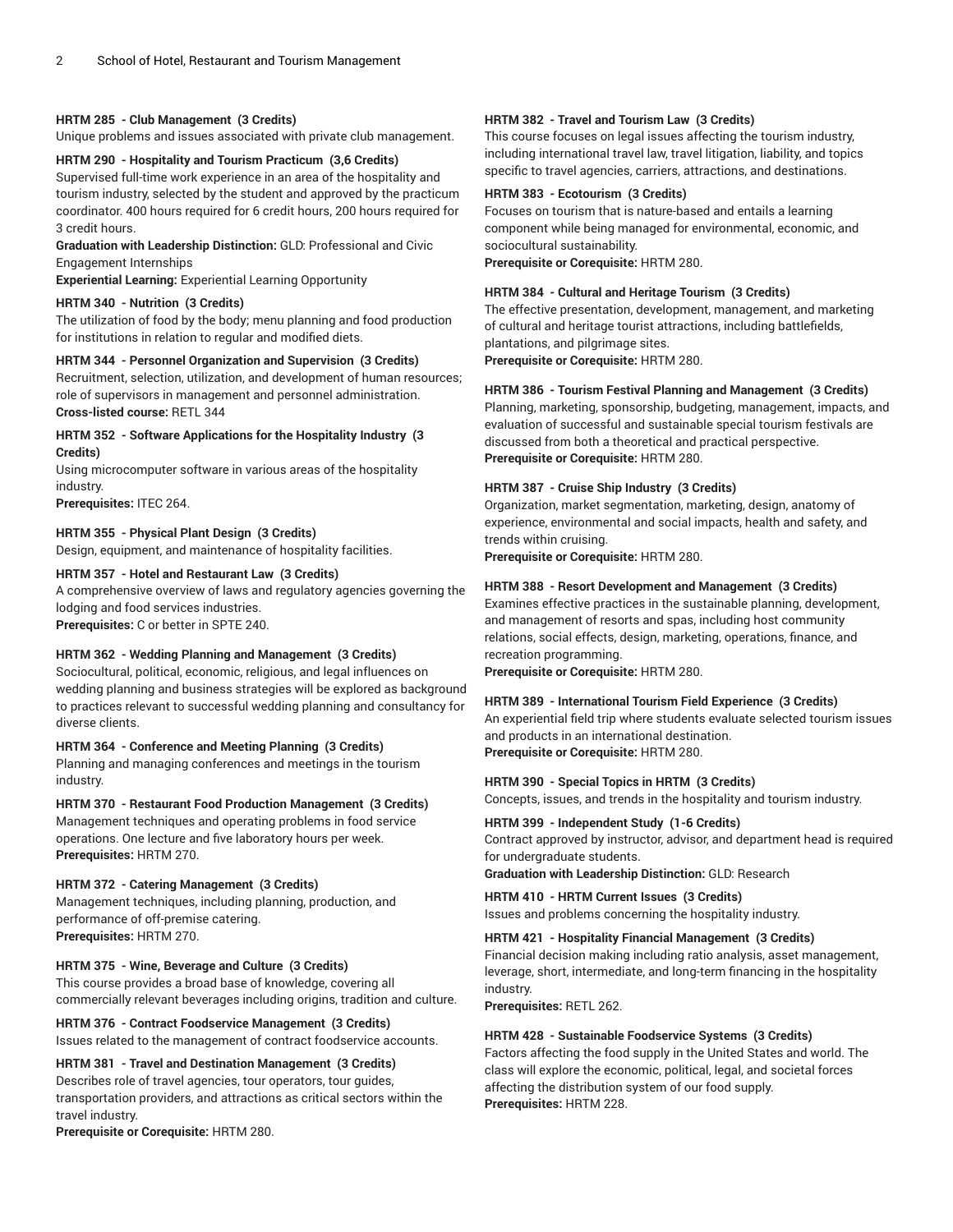#### **HRTM 440 - Services Management for Hospitality and Tourism (3 Credits)**

Management issues pertinent to quality service delivery in hospitality and tourism organizations.

#### **HRTM 450 - Hospitality and Tourism Marketing (3 Credits)**

Application of marketing principles and promotional techniques to the hospitality and travel industry.

#### **HRTM 455 - Hospitality Sales Management (3 Credits)**

Basic sales management policies and procedures within the hospitality industry with emphasis on sales planning, preparation, presentations and client contact within hospitality organizations. **Prerequisite or Corequisite:** HRTM 260.

#### **HRTM 470 - Current Issues in Nutrition (3 Credits)**

Basic nutrition concepts as a foundation to address nutrition, health trends, concerns, and current nutritional issues in the modern world. **Prerequisites:** HRTM 340.

#### **HRTM 473 - Club Cuisine and Service (3 Credits)**

Advanced topics in the management of production and service techniques for private clubs.

**Prerequisites:** HRTM 270, HRTM 285.

## **HRTM 475 - Wines and Spirits in Food Service Establishments (3 Credits)**

Management overview and operating problems of beverages in the hospitality industry.

#### **HRTM 476 - Craft Beer (3 Credits)**

Study of craft beer through exploration of current trends, countries of origin, beer styles, flavor profiles, food flavor pairings and best business practices. Students must be 21 years old.

#### **HRTM 481 - Analytical Techniques in Tourism and Hospitality (3 Credits)**

Examination and application of analytical and research methods to tourism and hospitality problems.

**Prerequisites:** STAT 201 or equivalent.

#### **Graduation with Leadership Distinction:** GLD: Research

#### **HRTM 482 - Sustainable Tourism Planning and Policy (3 Credits)**

Principles and practice of tourism planning fostering sustainable tourism development at international, national, state, regional, local and site levels.

#### **HRTM 483 - Tourism Economics (3 Credits)**

Macro- and microeconomic dimensions of tourism are considered in relation to the demand and supply of tourism products at the national, state, regional, and local levels. **Prerequisites:** ECON 224.

## **HRTM 485 - Sustainable Tourism (3 Credits)**

Principles and practices of environmental, economic, and sociocultural sustainability in tourism are described and analyzed.

#### **HRTM 490 - Hospitality Management Strategies (3 Credits)**

Contemporary management strategies applied to the hospitality industry. **Prerequisites:** MGMT 371.

#### **HRTM 495 - Hospitality and Tourism Internship (6 Credits)**

Structured industry practical experience in a hospitality or tourism company. 400 hours required.

#### **Graduation with Leadership Distinction:** GLD: Professional and Civic Engagement Internships

**Experiential Learning:** Experiential Learning Opportunity

#### **HRTM 518 - Hospitality Human Capital and Talent Management (3 Credits)**

This course will help students learn and apply concepts comprising talent management, including the role that talent management plays in the strategic management of hospitality and tourism operations, diversity, recruitment, selection, training and development of talent within the organization, as well as performance management for hospitality supervisors and management.

### **HRTM 521 - Revenue Management in the Hospitality Industry (3 Credits)**

Examination of revenue management in the hospitality industry with an emphasis on the theory and dynamics of revenue management, the implementation of capacity management, forecasting and discounting. **Prerequisites:** HRTM 450.

**Corequisite:** HTRM 421.

#### **HRTM 537 - Diversity and Inclusion in the Hospitality and Tourism Industry (3 Credits)**

Multicultural, multiracial, and multiethnic factors within the hospitality and tourism industry.

**Prerequisites:** MGMT 371 or RETL 344.

#### **HRTM 550 - Theme Park and Attractions Management (3 Credits)**

This course will give students an overview of the theme park and attractions industry. We will explore each of the areas of this industry including: history, venues, resources, ride operations, merchandising, food service and design.

#### **HRTM 557 - Security Management of Hotels and Restaurants (3 Credits)**

Individualized security programs, procedures, legal issues, and review of local, state, and federal laws that apply to the lodging and restaurant industry.

**Prerequisites:** HRTM 357 or equivalent.

#### **HRTM 560 - Advanced Lodging Management (3 Credits)**

Advanced principles of the management of hotels and resorts. **Prerequisites:** HRTM 260.

**Graduation with Leadership Distinction:** GLD: Professional and Civic Engagement Leadership Experiences

**Experiential Learning:** Experiential Learning Opportunity

#### **HRTM 564 - Advanced Meeting Management (3 Credits)**

Analysis of current issues and problems in the meetings industry with emphasis on planning, organizing, managing, and enhancing meetings. **Prerequisites:** HRTM 364.

#### **HRTM 565 - International Lodging Management (3 Credits)**

Analysis of the structure of international lodging companies, challenges of marketing U.S. lodging companies abroad, and cultural differences in international management.

**Prerequisites:** HRTM 260.

#### **HRTM 567 - Timeshare and Vacation Ownership Management (3 Credits)**

Management of the timeshare and vacation ownership industry.